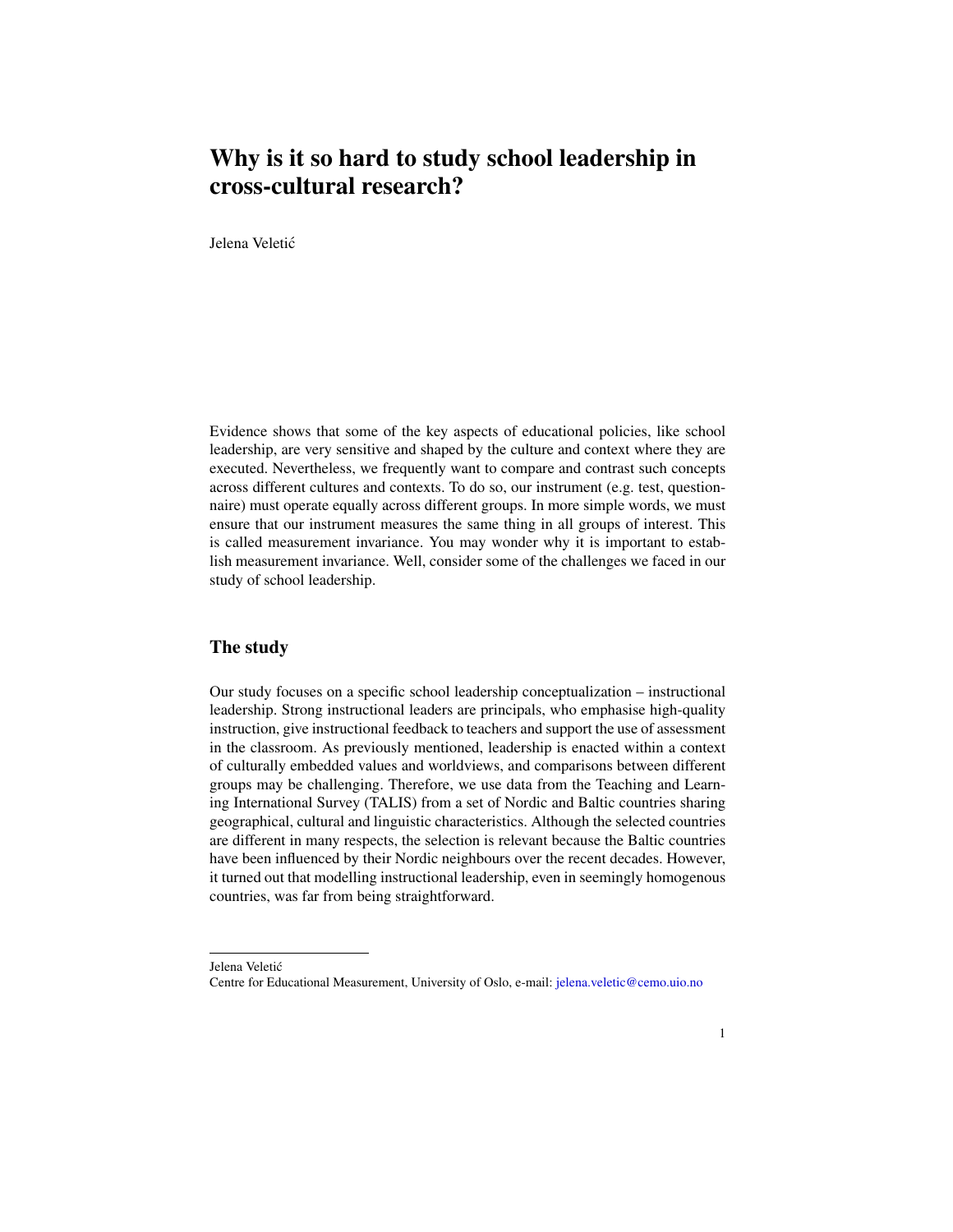## What was challenging?

The different interpretation of feedback in diverse countries led to an inability to compare models across them. Giving feedback is an important element in the process of managing instruction in schools, which is an important dimension of instructional leadership. Across countries, does that mean that effective leadership assumes a certain amount of feedback at a certain time? Does it assume that feedback is equally perceived across groups? A simple first look at the TALIS data reveals that teachers in some countries receive significantly more feedback than in others. However, when modelling these responses as a latent variable, it becomes clear that the interpretation of feedback differs across countries. In more technical terms: the measure was not invariant. In our case, this invariance appeared as a cross-cultural difference between the Nordic and Baltic countries. Several cultural dimensions could be relevant to understand why this is so. Some cultural values, such as power distance and collectivism, might be relevant to explain the differences commonly seen between eastern and western countries. Power distance refers to the extent to which the community accepts and endorses authority. For example, in high power distance cultures, feedback and interactions between different hierarchical levels (in the context of school: principals, teachers, students) may be regarded as activities where power and authority are established and maintained. As such, feedback received from principals might connote control or monitoring. Conversely, in low power distance countries, feedback might be welcomed and represent support and a mechanism where leaders and teachers collaborate and engage in joint meaning-making. Furthermore, in individualism-oriented countries, in contrast to more collectively oriented countries, feedback appears to be necessary to ensure that each individual's efforts work in unison with the larger aims and goals of the organisation (i.e., the school). Thus, feedback as one of the instruments of instructional leadership practice appears to differ across these cultures in its sign or value direction (positive-negative), perceived reliability and accuracy as well as the form.

Sensitivity to such differences is essential in making conclusions and giving adequate policy recommendations. Otherwise, any differences we observe between groups may be due to the instrument used and not due to meaningful differences in the constructs of interest.